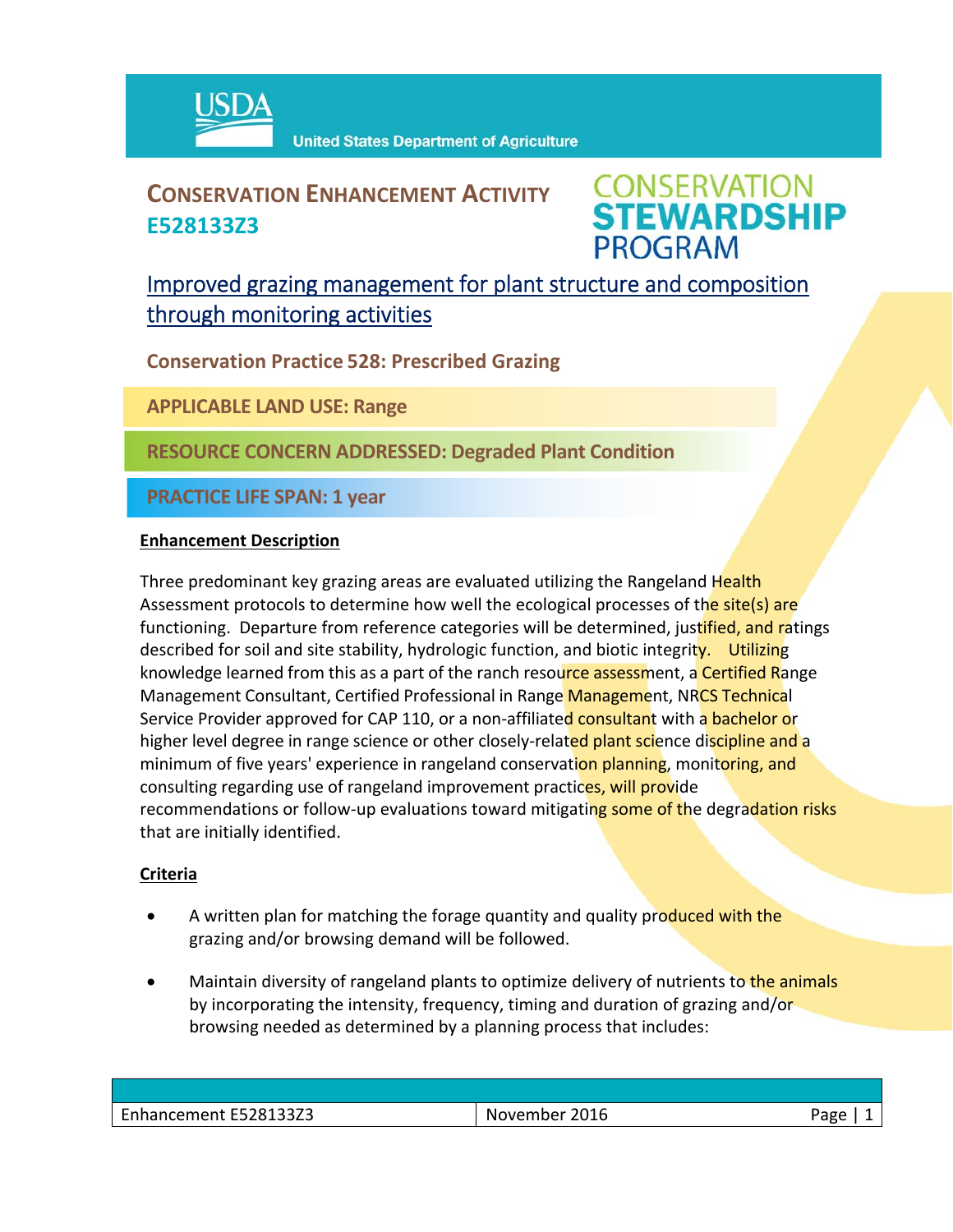

- o Clear objectives,
- o A resource inventory with ecological site description or reference sheet and structural improvements and existing resource conditions,

# **CONSERVATION<br>STEWARDSHIP PROGRAM**

- o Grazing plan, and
- o All potential contingency plans.
- Supplemental feed and/or minerals will be balanced with the forage consumption to meet the desired nutritional level for the kind and class of grazing and/or browsing livestock.
- Secure the services of an experienced, knowledgeable Certified Range Management Consultant, Certified Professional in Range Management, NRCS Technical Service Provider approved for CAP 110, or a non-affiliated consultant with a bachelor or higher level degree in range science or other closely-related plant science discipline and a minimum of five years' experience in rangeland conservation planning, monitoring, and consulting regarding use of rangeland improvement practices to select monitoring sites needed (three are required for this enhancement activity), assess rangeland health at these locations, provide all measured data collected, and assist in determining any areas that are potentially at risk of degradation.
- Consider site vulnerability as determined by the rangeland health assessment when planning out future monitoring activities toward the goal of assessing range trend and management needs to secure long-term, desirable range trend.

#### **Documentation Requirements**

Ecological Site Description is provided or Reference Sheet is completed, and Rangeland Health Evaluation Sheet is completed per Technical Reference 1734-6 by a Certified Range Management Consultant, Certified Professional in Range Management, NRCS Technical Service Provider approved for CAP 110, or a nonaffiliated consultant with a bachelor or higher level degree in range science or other closely-related plant science discipline and a minimum of five years' experience in rangeland conservation planning, monitoring, and consulting regarding use of rangeland improvement practices, and any recommendations or follow‐up evaluations toward mitigating some of the degradation risks that are initially identified.

| Enhancement E528133Z3 | 2016<br>.<br>IМ<br>ovember | וסבי |
|-----------------------|----------------------------|------|
|                       |                            |      |